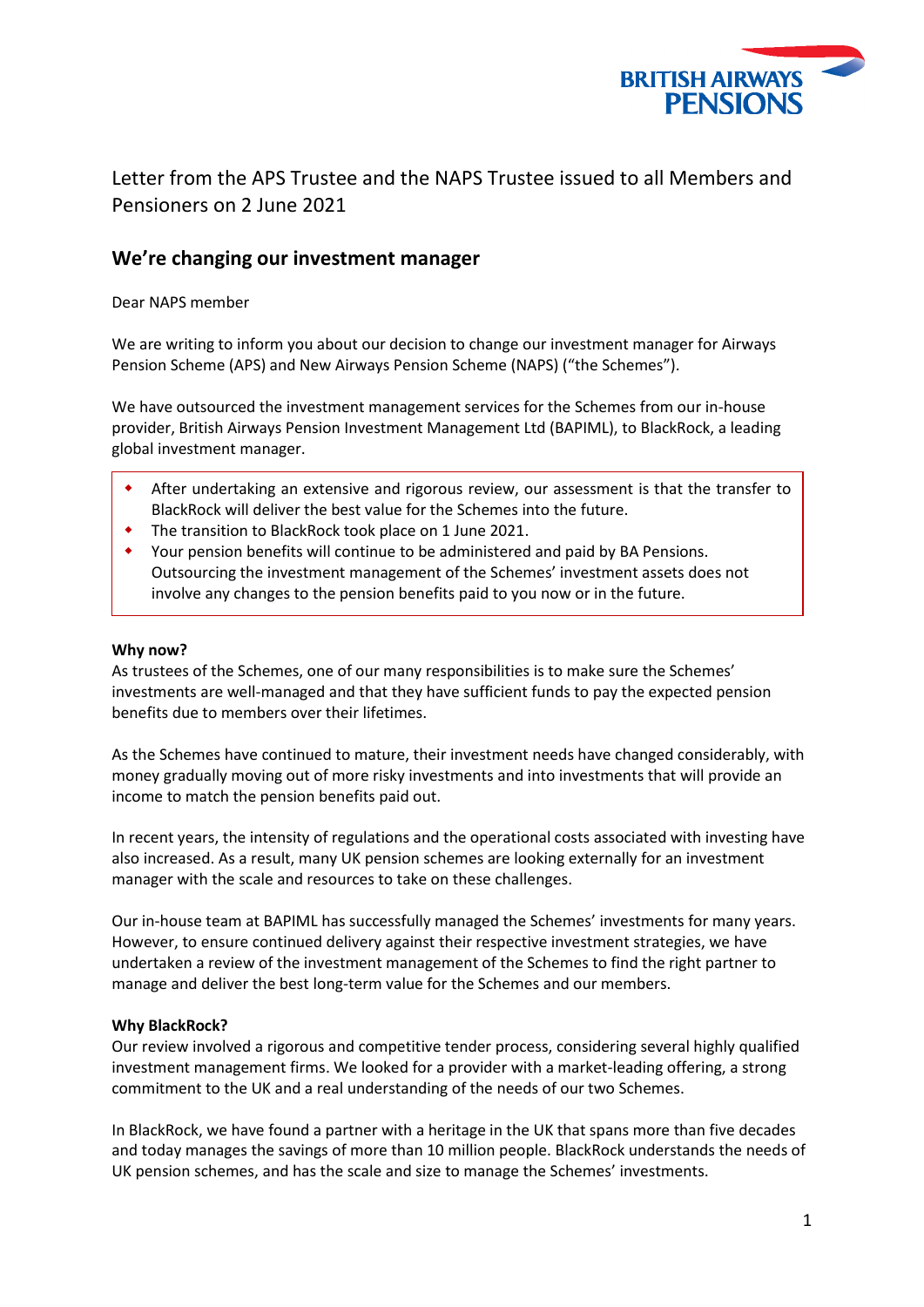BlackRock has an exceptional track record of helping millions of people in the UK and globally plan and invest for life events to build savings that serve them throughout their lives.

### **The benefits to you**

This outsourcing agreement ensures continuity of investment management while delivering enhanced investment benefits for the Schemes:

- The advantage of BlackRock's global investment expertise and risk management technology will bring significant cost benefits and operational efficiencies, maximising value for our Schemes.
- The Schemes' investments will be managed by a dedicated team of highly experienced BlackRock and transferring BA Pensions professionals, ensuring the continuity of key institutional knowledge of the Schemes. The team will also have the resources, technology and expertise that comes with being part of the world's largest asset manager.
- This partnership between the trustees and BlackRock will enable the Schemes' investments to swiftly adapt as the individual needs of the Schemes continue to evolve.

Environmental (including climate change), social and governance (ESG) issues represent long-term risks that we believe are important and need to be managed over our long-term payment horizon. We therefore integrate ESG considerations into our decision-making and reporting processes across the Schemes' investments. Where consistent with our fiduciary duties and the investment strategies for the Schemes, we actively engage and use our voting rights to drive up ESG standards in the organisations in which we invest. You can find more information about this in our [Responsible](https://www.mybapension.com/assets/news/responsible_investment_report_2020-e4cca602c771acdbce70d03d13ee6e511e35ceded7a6a91f7d22f1e7061d70ca.pdf)  [Investment Policy.](https://www.mybapension.com/assets/news/responsible_investment_report_2020-e4cca602c771acdbce70d03d13ee6e511e35ceded7a6a91f7d22f1e7061d70ca.pdf) You can find this on our websit[e www.mybapension.com](http://www.mybapension.com/) in the Responsible Investment section of our Scheme documents page.

This outsourcing agreement will also ensure the Schemes' investments will be well-positioned to benefit BlackRock's expertise in sustainable investing. BlackRock has made sustainability its standard for investing, based on its belief that integrating sustainability can help build more resilient investment portfolios and achieve better long-term, risk-adjusted returns. BlackRock is committed to supporting the goal of net zero greenhouse gas emissions by 2050 or sooner, and it is taking a number of steps to help investors prepare their investment portfolios for a net zero world.

We are looking forward to working with the BlackRock Sustainable Investing team and the BlackRock Investment Stewardship team to continue to evolve our approach.

We have complete confidence in our selection of BlackRock for the next stage of your Scheme's journey. Delivering enhanced investment benefits for our members, at a lower cost, will provide value for the Schemes and contribute to the long-term security of your pension benefits.

## **Jointly issued by: The Trustee of Airways Pension Scheme and the Trustee of New Airways Pension Scheme.**

**2 June 2021**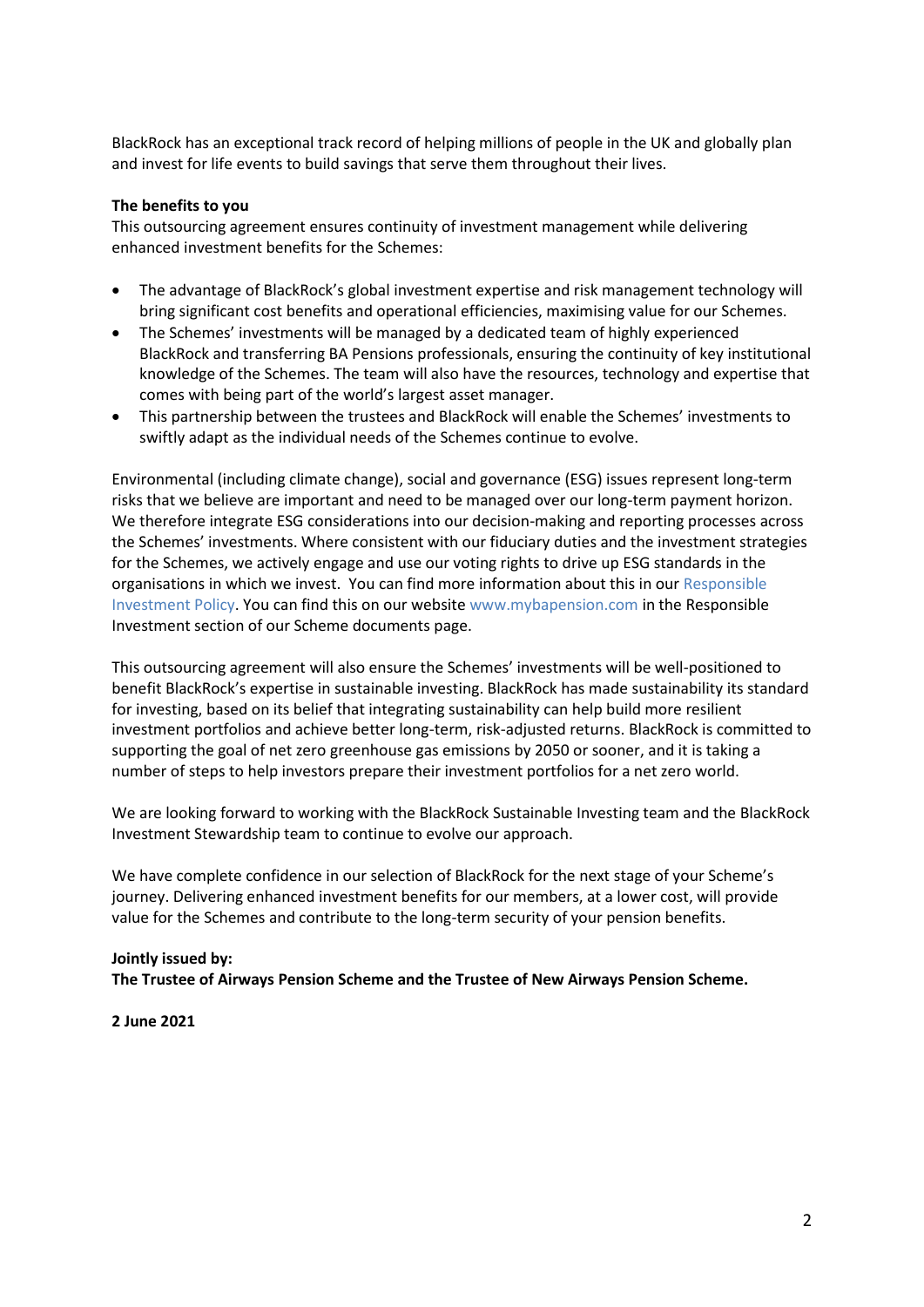

This Q&A provides more information about the change of investment manager.

## **Scheme members**

) X, A

#### **Will the transfer affect my pension or any benefits paid to me from my Scheme?**

Only the management of the Schemes' investment assets has transferred to BlackRock. The move to a new investment manager does not involve any changes to pension benefits paid to our members now or in the future.

#### **Do I need to take any action?**

There is nothing you need to do. Your pension benefits will continue to be administered and paid by BA Pensions.

#### **Will I receive investment statements about my pension from BA Pensions or BlackRock?**

The team at BA Pensions will continue to provide yearly updates from your Scheme's Trustee about the Scheme's investments, such as the yearly Trustee's Report and Financial Statements and Summary Funding Statements.

#### **Does the transfer have any impact on any of the APS buy-in insurance arrangements?**

The outsourcing of the Scheme's investments does not affect the buy-in insurance arrangements that are already in place in any way.

## **The transfer to BlackRock**

#### **Why are the Trustees changing investment provider, and why now?**

It is the responsibility of the Trustees to ensure the Schemes' investments are well-managed and have sufficient funds to pay the expected pension benefits due to members over their lifetimes.

As the Schemes have continued to mature, their investment needs have changed considerably in recent years. Combined with external drivers such as rising systems costs and increased regulation, the Schemes' Trustees decided to partner with an external manager to achieve the best outcome for their members.

The in-house team at BAPIML has successfully managed the Schemes' investments for many years. However, to ensure continued delivery against their respective investment strategies, the Trustees have undertaken a review of the investment management of the Schemes to find the right partner to manage and deliver long-term value for the Schemes.

### **Were there performance issues with BAPIML that led to this transfer being undertaken?** Operating as our in-house investment manager, BAPIML has delivered excellent investment performance and stewardship for the Schemes over many years.

As Roger Maynard, Chair of the APS Trustee and NAPS Trustee, noted in [our press release issued on](https://news.mybapension.com/system/resources/W1siZiIsIjIwMjEvMDYvMDIvMXQ2Y3AwYW5zc19CQVBTTEJMS18wMjA2MjEucGRmIl1d/BAPSLBLK%20020621.pdf)  [2 June 2021,](https://news.mybapension.com/system/resources/W1siZiIsIjIwMjEvMDYvMDIvMXQ2Y3AwYW5zc19CQVBTTEJMS18wMjA2MjEucGRmIl1d/BAPSLBLK%20020621.pdf) this partnership is the necessary next step in the evolution of the Schemes as they look to enhance their respective investment strategies.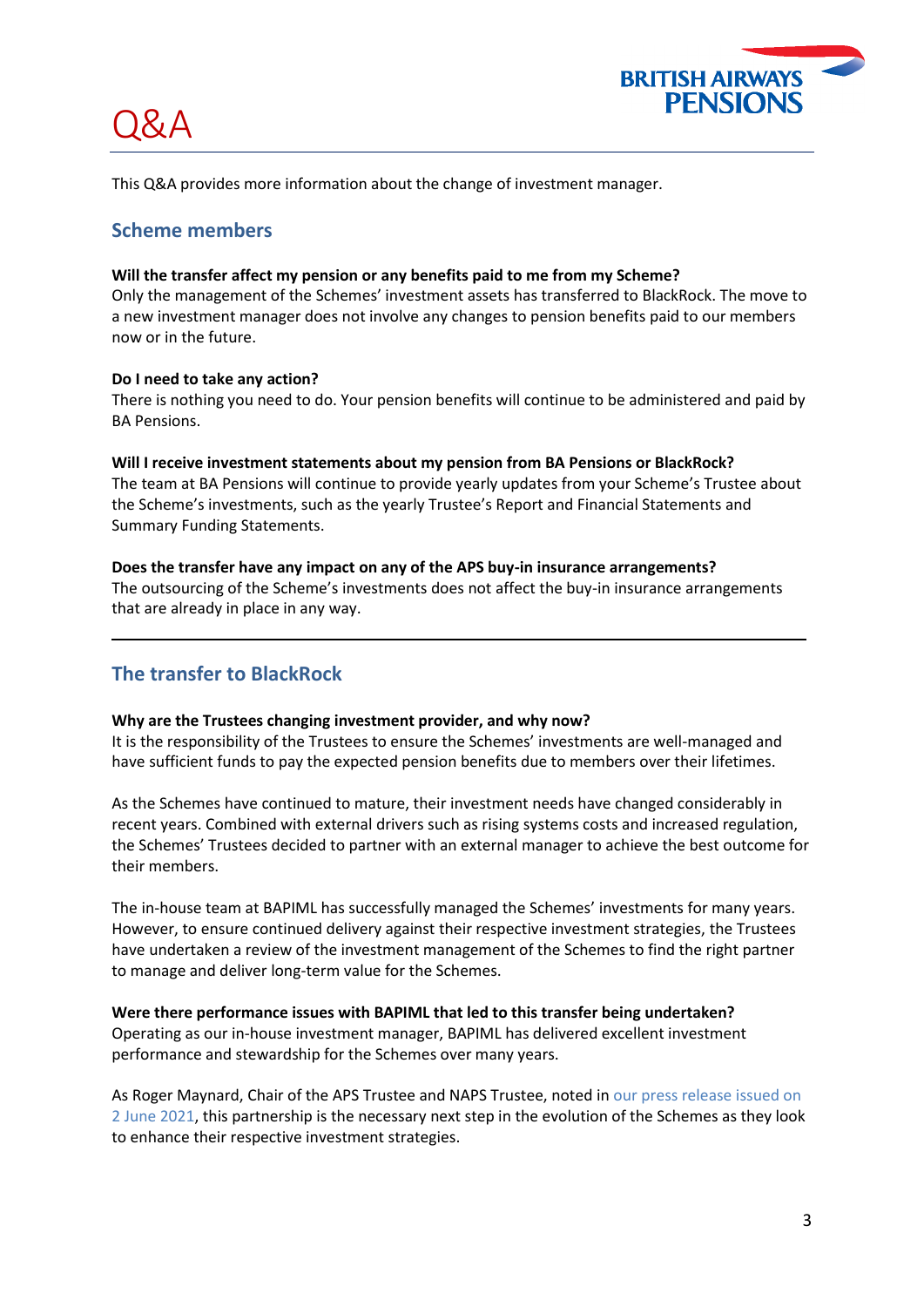In BlackRock, the Trustees have identified an asset manager that will ensure the continued focus on delivering enhanced oversight, investment management and long-term value for members.

### **Is this a cost-saving exercise?**

BA Pensions decided to partner with an external manager to evolve and enhance the investment management of the Schemes into the future, all of which are set to bring cost benefits, investment excellence and operational efficiencies that will maximise value for members.

## **What will change as part of this agreement?**

The agreement involved the outsourcing of the investment management services for both Airways Pension Scheme and New Airways Pension Scheme from our in-house provider, British Airways Pension Investment Management Ltd (BAPIML), to BlackRock, a leading global investment manager.

## **Who is BlackRock?**

BlackRock is a premier provider of global investment management services and financial technology. BlackRock's purpose is to help more and more people experience financial wellbeing, helping millions of people build savings that serve them throughout their lives by making investing easier and more affordable.

For additional information on BlackRock, please visit [www.blackrock.com/corporate](http://www.blackrock.com/corporate)

## **Why did the Trustees select BlackRock ahead of other big-name competitors?**

In April 2020, the Trustees of the Schemes undertook a strategic review of the BAPIML business. The review involved a rigorous and competitive tender process, considering several highly qualified investment management firms.

The Trustees looked for a provider with a market-leading offering, a strong commitment to the UK pensions arena and a real understanding of the needs of the Schemes.

BlackRock has a long presence in the UK, understands the needs of UK pension schemes, and has the scale and size to manage the APS and NAPS investments.

### **What has transferred to BlackRock?**

The investment management in respect of c. £21.5 billion of the assets of Airways Pension Scheme (APS) and New Airways Pension Scheme (NAPS) has transferred to BlackRock.

At the last actuarial update, APS' assets stood at £7.4 billion. A high proportion of APS' liabilities are insured through an insurance "buy-in" policy with Legal and General Investment Management. The investment management of the remaining assets of around £2.1 billion transferred to BlackRock on 1 June 2021.

At the last actuarial update, NAPS' assets stood at £19.4 billion. The investment management of these assets transferred to BlackRock on 1 June 2021.

#### **Have the Schemes' assets transferred to an existing investment fund with BlackRock?** The assets are held in segregated BlackRock accounts.